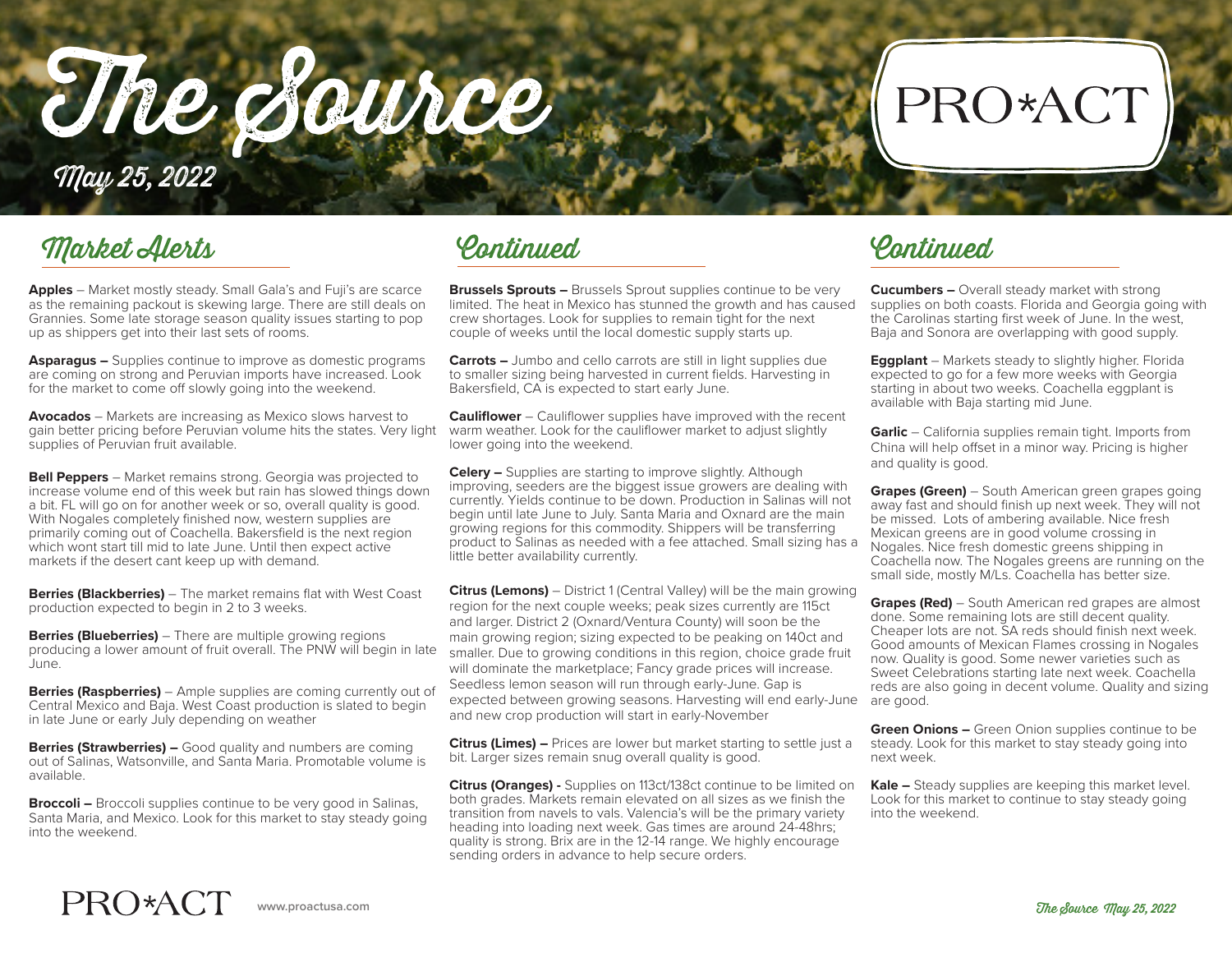The Source May 25, 2022

### Market Alerts Continued Weather

**Lettuce (Iceberg) –** Demand continues to be slow in the marketplace with this commodity. The overall quality has been fair with some issues of decay, brown butts and misshapen heads being reported upon arrivals. The weights are averaging 39-44 pounds pending the shipper. The temperatures have warmed up bringing on good supplies. Expect good supplies overall for the rest of this week.

**Lettuce Leaf** – Romaine as well as all leaf items are steady in the market. Fringe and tip burn as well as some smaller length leaf items have been reported. Slight decay has been seen as well. Romaine hearts continue to have ample supplies to allow suppliers to flex for good volume type orders. The weather has warmed up bringing on good supplies this week. Overall demand is off. Expect ample supplies on all leaf items for the entire week.

**Lettuce Tender Leaf** – Good supplies with quality overall fair to good with texture and size within specification. Italian parsley continues to be very limited. The recent heat has caused seeders causing an industry-wide shortage on Italian parsley.

**Melons (Cantaloupe) –** Imports in Florida are done. Volume out of Nogales is picking up quickly and both the Imperial Valley and Yuma have started.

**Melons (Honeydew) –** Honeydews from central America in Florida are done. Volume out of Nogales is at full steam with lots of fruit available. The Imperial Valley and Yuma districts have started and will pickup speed in the next week or two.

**Melons (Watermelon) –** Good supplies in Nogales and Southern California.

**Mushrooms** – Pricing is elevated but supplies are promotable

**Onions** – CA is transitioning from the desert to Central Valley. Sizing is peaking on mediums. Limited Mexican and New Mexican onions are available. New crop onions have lighter color, papery skins than Northwest storage onions.

**Pears** – Washington pear inventories are starting to thin out. Prices are generally higher. New crop California Bartletts will start about July 11th.

**Pineapples** – Steady volume on the pineapple front. Fruit quality is good right now with no issues forecasted for the near future.

**Potatoes** – Idaho is slowing production to extend supplies through the summer. Availability is expected to be limited and pricing is increasing. Increase order leadtimes.

**Squash** – Fairly steady markets. Supplies are readily available out of Georgia, Florida, with Carolina starting this week. Nogales is about done with crops already started out of Fresno and Santa Maria. Expect increased volume out of these areas as California is expected to get a nice shot of warm weather this week.

**Stone Fruit** – California peaches, nectarines and apricots have started. Lots of small peaches available. More 56s and larger coming on line in the next week or so. Nectarines and Cots still fairly tight. Expect this market to ease off in the next couple of weeks.

**Tomatoes** – Markets continue to rise across all varieties and regions. West coast demand has shifted to Florida further putting pressure on markets. Florida volume is limited as season winds down. Quality is generally good but sizing has come off; more core sizes available. Expect elevated prices over the next several weeks until California production begins mid to late June out of the San Joaquin area.

**California** – Heat wave conditions continue inland today with the marine layer affecting coastal areas. Morning lows will be in the 40s and 50s with daytime highs in the mid 60s to 70s near the coast and up to the upper 90s inland.

PRO\*ACT

**Mexico –** Isolated shower activity through Thursday. Precipitation totals should range from trace amounts up to 0.20" in most showers, where they develop. On Friday through the weekend drier weather conditions are expected over Central Mexican fields.

**Florida** – High pressure continues over the western Atlantic. with gusty southerly flow into the peninsula, at 20-25 mph during afternoon hours.

**Arizona** – Temps warms across the desert valleys through Thursday under a strengthening upper-level ridge of high pressure, then cool slowly through the weekend, but remaining above normal across the board. Look for highs in the upper 90s-106 today and tomorrow.

A Peek at Peak Seasons

**Strawberries Watermelons Squash Stone Fruits**

Freight

Trucks remain steady in the Northwest, Idaho, and California. The national average on diesel fuel dropped slightly and is currently 5.571 per gallon.